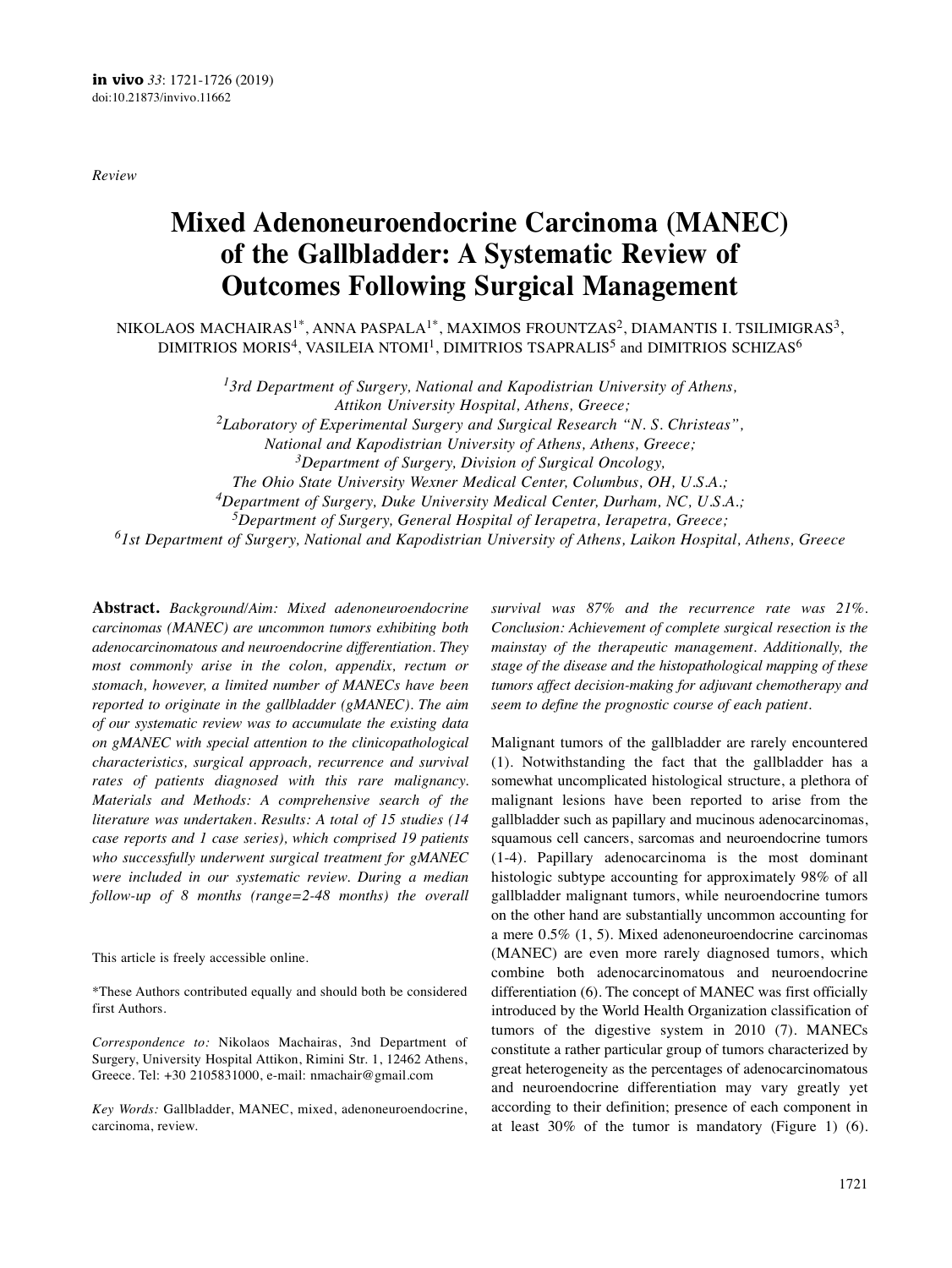

Figure 1. *Place of MANEC within the spectrum of adenocarcinomatous and neuroendocrine components.*

MANECs most commonly arise in the colon, appendix, rectum or stomach (8-11), however a limited number of MANECs have been reported to originate from the bile duct, the pancreas and the gallbladder (12-14).

Due to their rarity, outcomes of patients undergoing surgical management for gallbladder MANEC (gMANEC) remain ill determined. To that end the objective of our systematic review was to accumulate the existing evidence on gMANEC with special attention to the clinicopathological characteristics, surgical approach, recurrence and survival rates of patients diagnosed with this rare malignancy.

# **Materials and Methods**

*Study design.* All appropriate observational studies and case reports, which addressed patients who were diagnosed with gMANEC and underwent surgical resection, were considered eligible for inclusion in our systematic review. Reviews and animal studies were excluded from analysis and tabulation. No language restrictions were applied.

*Search strategy and data collection.* A systematic search was performed for articles published up to June 2019 using the Medline, Scopus, and Google Scholar databases. The references within the retrieved articles were also retrieved in full text. The key words used for the search were the following: "gallbladder", "biliary tract", "MANEC", "mixed adenoneuroendocrine carcinoma", "composite adenoneuroendocrine carcinoma" and "combined adenoneuroendocrine carcinoma''. In our attempt to assess an eligible number of studies that could be easily searched while simultaneously minimizing the potential loss of articles, a minimum number of search keywords were used. Articles fulfilling or deemed to fulfill the inclusion criteria were retrieved. All articles published from January 2000, which described patients aged >18 years who underwent surgical treatment for gMANEC were included. Data on patient characteristics included age and sex, while disease characteristics included primary symptoms, imaging studies performed to diagnose the lesions, administration and type of neoadjuvant treatment, type of surgery along with histopathological and immunochemical findings of the tumor. With regards to the main outcomes of the study, the follow-up period, mortality, administration of adjuvant treatment, and recurrence as well as survival rates were assessed.

# **Results**

*Included studies.* A total of 15 studies (14 case reports and 1 case series), which comprised 19 patients who successfully underwent surgical treatment for gMANEC were considered eligible for inclusion and analysis in our systematic review as shown in Table I (14-28).

*Main outcomes.* The mean age of patients with gMANEC was 60±13 years, whereas the male to female ratio was 0.36 (5 male and 14 female). As reported by 15 studies, the majority of patients presented with epigastric or right upper quadrant (RUQ) pain (60%), while six (40%) were asymptomatic at the timing of diagnosis. Preoperative liver function tests were abnormal in five cases (15, 17, 20, 26, 28) while tumor markers were elevated in five patients (16, 17, 20, 26, 28). Preoperative imaging studies were used in 68.4% (n=13 out of 19) of cases. Ten patients (52.6%) had an abdominal computed tomography (CT), six (31.5%) had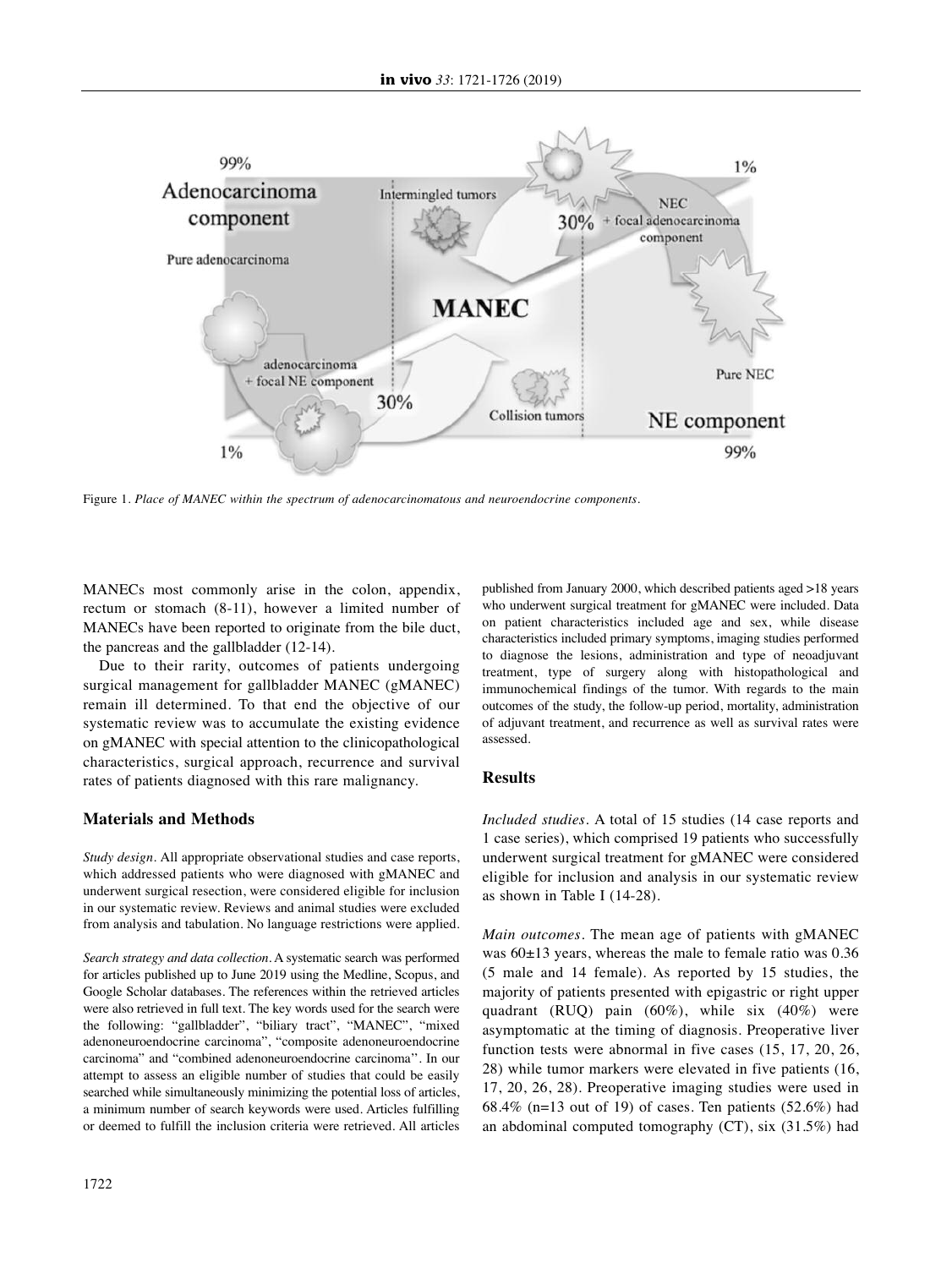| Author:<br>Year  | n | Age/<br>Gender | Primary<br>symptom                      | Imaging<br>studies                         | Neoadjuvant<br>chemo | Treatment                                                                                     | Stage        | CgA       | SynA      |
|------------------|---|----------------|-----------------------------------------|--------------------------------------------|----------------------|-----------------------------------------------------------------------------------------------|--------------|-----------|-----------|
| Yannakou; 2001   |   | 72/F           | Epigastric pain,<br>nausea, weight loss | <b>CT</b>                                  | N <sub>0</sub>       | RC                                                                                            | N/A          |           |           |
| Shimizu; 2006    |   | 58/M           | Epigastralgia                           | CT, angiography                            | N <sub>0</sub>       | Right hepatic trisegmentectomy                                                                | IVa          | $+$       | N/A       |
| Oshiro; 2008     | 1 | 55/F           | Back pain, fever,<br>epigastralgia.     | CT, ERCP, PET,<br>MRI, MRCP,<br><b>EUS</b> | No                   | Pancreaticoduodenectomy,<br>gallbladder, bile duct, and liver<br>bed resection, LN dissection | IIIa         | $+$       | $+$       |
| Sato; 2010       | 1 | 68/F           | N <sub>0</sub>                          | $U/S$ , $CT$                               | N <sub>0</sub>       | RC, 4 and 5 liver segment ectomy                                                              | N/A          | $\ddot{}$ | $\pm$     |
| Chatterjee; 2014 | 1 | 73/F           | N <sub>o</sub>                          | <b>CT</b>                                  | N <sub>0</sub>       | RC                                                                                            | I            | $\ddot{}$ | $\ddot{}$ |
| Mondolfi; 2011   | 1 | 48/F           | Epigastric RUQ<br>pain                  | US, PET                                    | No                   | Extended left lobectomy,<br>partial right hepatectomy                                         | N/A          | $+$       | $+$       |
| Song; 2012       |   | 55/F           | Epigastric pain                         | US, CT, PET                                | Yes                  | RC and LN dissection in<br>hepatodudenal ligament and<br>common hepatic artery                | IIIa         | $\ddot{}$ | $^{+}$    |
| Shintaku; 2013   | 1 | 80/M           | N <sub>o</sub>                          | N/A                                        | N <sub>0</sub>       | RC                                                                                            | N/A          | $+$       | $^{+}$    |
| Abe; 2013        | 1 | 81/F           | N <sub>0</sub>                          | US, CT, MRI                                | N <sub>0</sub>       | RC                                                                                            | N/A          | $+$       | $^{+}$    |
| Meguro; $2014$   | 1 | 54/F           | Epigastric pain                         | CT, ERCP,<br><b>MRCP</b>                   | No                   | RC, Extrahepatic bile duct<br>resection, LN dissection, and<br>hepaticojejunostomy            | $\rm{II}$    | $\ddot{}$ | $+$       |
| Chen; 2014       |   | 34/M           | RUQ pain                                | US, CT                                     | No                   | RC and radical LN dissection                                                                  | N/A          | $\ddot{}$ | $\pm$     |
| Acosta; 2015     | 1 | 55/F           | Epigastric and<br>RUQ pain              | US                                         | N <sub>0</sub>       | Robotic-assisted LC<br>& Revision surgery                                                     | N/A          | $+$       | $^{+}$    |
| Azad; 2015       | 1 | 62/F           | N <sub>0</sub>                          | CT                                         | N <sub>0</sub>       | RC                                                                                            | N/A          | N/A       | $^{+}$    |
| Kanetkar; 2018   | 1 | 77/F           | N/A                                     | N/A                                        | Yes                  | RC                                                                                            | IIIb         | N/A       | N/A       |
|                  | 1 | 63/F           | N <sub>0</sub>                          | N/A                                        | N <sub>0</sub>       | <b>Revision RC</b>                                                                            | $\mathbf{I}$ | N/A       | N/A       |
|                  | 1 | 50/M           | N/A                                     | N/A                                        | N <sub>0</sub>       | <b>Revision RC</b>                                                                            | $\mathbf{I}$ | N/A       | N/A       |
|                  | 1 | 47/F           | N/A                                     | N/A                                        | N <sub>0</sub>       | RC                                                                                            | IIIa         | N/A       | N/A       |
|                  |   | 64/F           | N/A                                     | N/A                                        | N <sub>0</sub>       | RC                                                                                            | IIIb         | N/A       | N/A       |
| Lin; 2018        |   | 43/F           | RUQ pain                                | MRI                                        | N <sub>0</sub>       | RC, partial liver resection,<br>radical LN dissection                                         | IIIa         | $\ddot{}$ | $^{+}$    |

Table I. *Patients and tumor characteristics.*

n: Number of patients; CgA: chromogranin A; SynA: synaptophysin A; F: female; M: male; CT: computed tomography; ERCP: endoscopic retrograde choledochopancreatography, MRCP: magnetic resonance cholangiopancreatography; US: ultrasound; RC: radical cholecystectomy; LN: lymph node; RUQ: right upper quadrat; N/A: not available.

an abdominal ultrasound (US), three (15.7%) a positron emission tomography (PET) and three (15.7%) patients were diagnosed with magnetic resonance tomography (MRI), preoperatively.

Preoperative diagnosis of gallbladder carcinoma was established in six (31.5%) cases; in four of them preoperative biopsy was utilized (14, 17), while in the other four PET and endoscopic ultrasound (EUS) were used (26, 28). Considering the locally advanced stage of disease at the time of diagnosis, two patients (10.5%) received preoperative neoadjuvant chemotherapy with favorable response. One patient received carboplatin, paclitaxel, VP16 and octreotide for four cycles as a neoadjuvant chemotherapy and the other one received three cycles of carboplatin and etoposide (14, 17). All 19 patients underwent surgical resection; eight (42.1%) underwent radical cholecystectomy (RC), three (15.7%) patients had RC with lymph node dissection, two (10.5%) cases underwent revision RC, one had RC with extrahepatic bile duct resection and lymph node dissection, one (5.2%) had revision RC after robotic-assisted laparoscopic cholecystectomy, one patient underwent right hepatic trisegmentectomy (5.2%), one patient had pancreaticoduodenectomy, RC, bile duct resection and lymph node dissection (5.2%), one more had RC with segment IV and V liver resection (5.2%) and one (5.2%) patient underwent extended left hepatectomy. Immunohistochemistry staining analysis revealed positive expression of Chromogranin A (CgA) and Synaptophysin (SynA) in 92.3% of patients.

*Long-term outcomes.* Twelve studies reported long-term outcomes for 16 patients. Seven (36.8%) patients received adjuvant chemotherapy postoperatively. Five (71.4%) patients received carboplatin and etoposide for three cycles, one (14.2%) patient received three cycles of carboplatin, paclitaxel, VP16 and octreotide and one (14.2%) case received six cycles of cisplatin, etoposide and octreotide (14, 17, 24). Two patients refused to continue their treatment with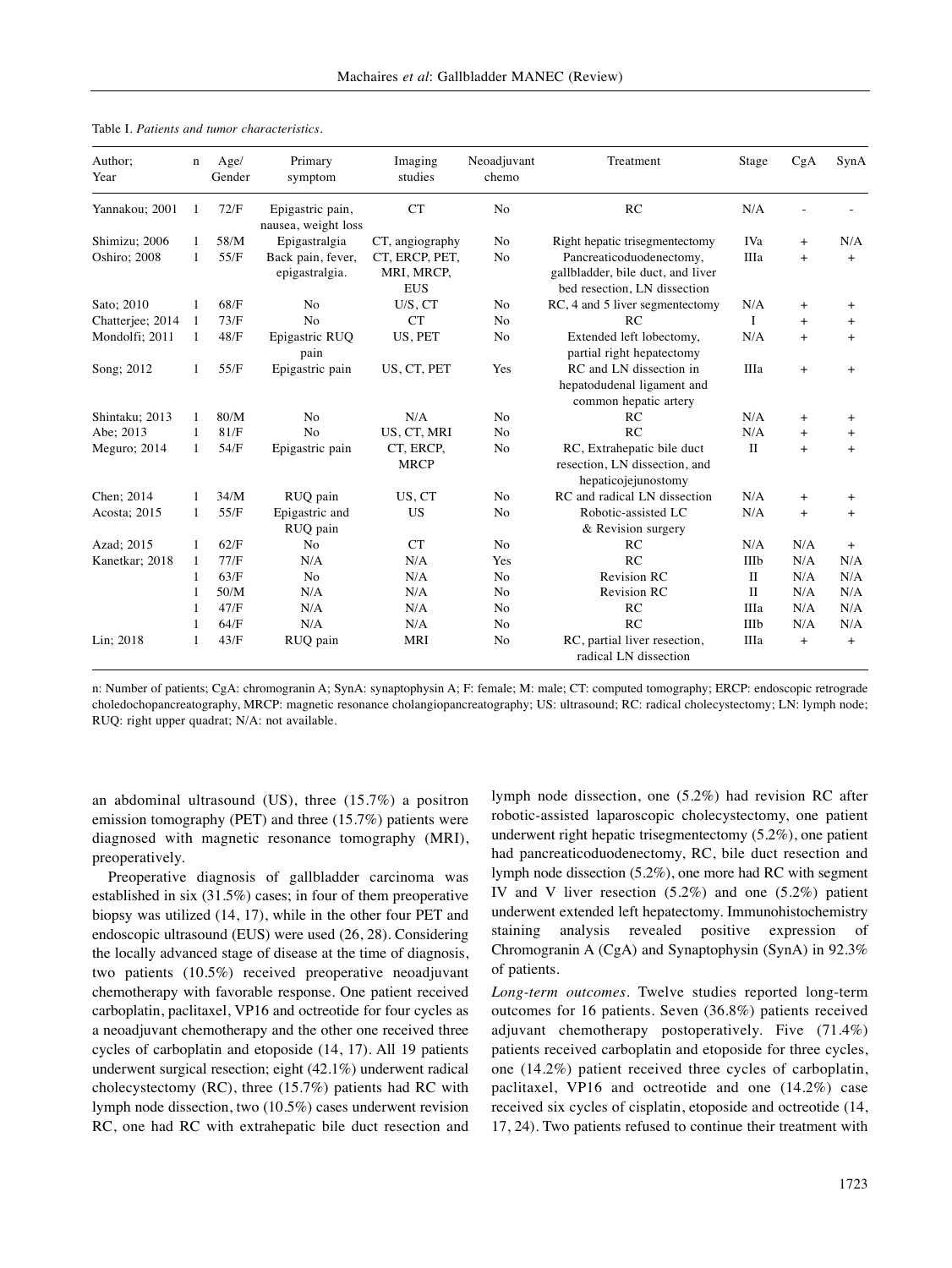adjuvant chemotherapy postoperatively (20, 21). Two patients started intra-arterial chemotherapy and adjuvant chemotherapy after the presentation of recurrences (21, 28). During a median overall follow-up of eight months (range=2-48 months) the overall survival was 87%, whereas four (21%) patients reportedly presented with recurrence of disease within a median postoperative time of four months (range=2-11 months). Two patients died 2 and 3 months postoperatively due to disease progression.

# **Discussion**

Mixed adenoneuroendocrine carcinomas of the gallbladder (gMANEC) are rather uncommon malignant tumors, whilst the vast majority of available data on these malignant lesions derive from case reports and small case series. Taking this limitation into account, our study group tried to collect all the available data in order to present the clinical features of the patients that suffer from gMANEC, the pre-operative imaging modalities used, as well as the possible diagnostic immunohistochemical markers, such as Synaptophysin (SynA) and Chromogranin A (CgA). In addition, we reported the therapeutic choices of gMANEC that have been recorded so far, including the pre-operative administration of neoadjuvant chemotherapy, the type of surgical excision and the additional administration of adjuvant chemotherapy after surgery. Finally, we listed all the available outcomes of the patients that had undergone a surgical procedure due to gMANEC, including the disease-free survival rates, the overall survival rates, the possibility of recurrences and the cancer-related deaths.

The histopathogenic pathways of the evolution of mixed component tumors of the gallbladder remain hard to determine. One theory supports that the two distinctly different components may evolve in an independent fashion synchronously or metachronously or one component may metachronously derive from the other (16). Meanwhile, others support the hypothesis of both morphologically distinctive carcinomas arising from a common, multipotent stem or progenitor cell (16). As far as the histology of these rare tumors is concerned, interesting findings have been observed (8, 29). Features of ordinary adenocarcinoma are usually recognized in the tumor surface, the neuroendocrine component has been recognized in areas of vascular and perineural infiltration, while neuroendocrine components were prominent in lymph node involvement cases (29). In that setting, outcomes of preoperative biopsies of these lesions may be misleading as the neuroendocrine component is not easily or adequately recognized. Notably, it has also been observed that the neuroendocrine cancer (NEC) component may display higher proliferative activity than adenocarcinomatous component, possibly implying that the neuroendocrine part (NEC) in biliary MANEC could dictate long-term outcomes in these patients (11, 29). As far as the immunohistochemical profile of these tumors is concerned, a minimum of two out of three regularly used markers, namely SynA, CgA and Cluster of Differentiation 56 (CD56), ought to be diffusely expressed to confirm the diagnosis of high-grade MANEC (30). In our study, both the expression of CgA and SynA were positive in 92.3% of patients.

It is acknowledged that long-term outcomes in these patients are largely dependent on the most aggressive component (adenocarcinoma/NEC) of their tumor (8, 31, 32). Long-term outcomes for patients with gallbladder neuroendocrine tumors have been shown to vary highly possibly due to their divergent disease stage and differentiation degree; 5-year survival rates range from approximately 37% to 60% (17, 33) whereas the addition of the adenocarinomatous component is thought to dictate worse prognosis.

The optimal treatment strategy for these tumors remains largely undetermined (6, 32). Notably, two of the included studies reported administration of neoadjuvant treatment resulting in successful resection of gMANEC in two patients initially deemed unresectable; one patient received carboplatin, paclitaxel, VP16 and octreotide for four cycles and the other one received three cycles of carboplatin and etoposide (14, 17). Such cases indicate that there may potentially be room in the future for administration of neoadjuvant treatment in selected patients with consequent beneficial outcomes, however, the currently available data to support such practice remain limited. Complete surgical resection (R0) should be pursued whenever possible and has been associated with improved survival rates (32). Surgical treatment of these tumors may range widely, and may range from simple cholecystectomy to minor hepatectomy with concomitant lymph node dissection and eventually extrahepatic bile duct resection depending on the extent of tumor invasion as assessed perioperatively. As a result of their heterogeneity and rarity, which lead to a failure to standardize chemotherapeutic regimens of choice, the efficacy of adjuvant chemotherapy is ill determined, however there is increasing data suggesting its efficacy in selected patients (34, 35). The choice of chemotherapeutic regimens to be used lies on the degree of MANEC differentiation and accordingly may follow a "treat-like-neuroendocrine tumor" or a "treat-like-an adenocarcinoma" protocol as suggested by previous investigators (32).

To the best of our knowledge this is the first systematic review to assess outcomes in patients with gMANEC who have undergone curative-intent resection. On the other hand, a number of limitations inherent to our study need to be addressed prior to reaching conclusions. Initially, the majority of the included studies were vastly restricted to case reports and a small case series not allowing further analysis of outcomes. Moreover, the retrospective nature of the included studies constitutes another limitation. Finally, another limitation is the significant heterogeneity among the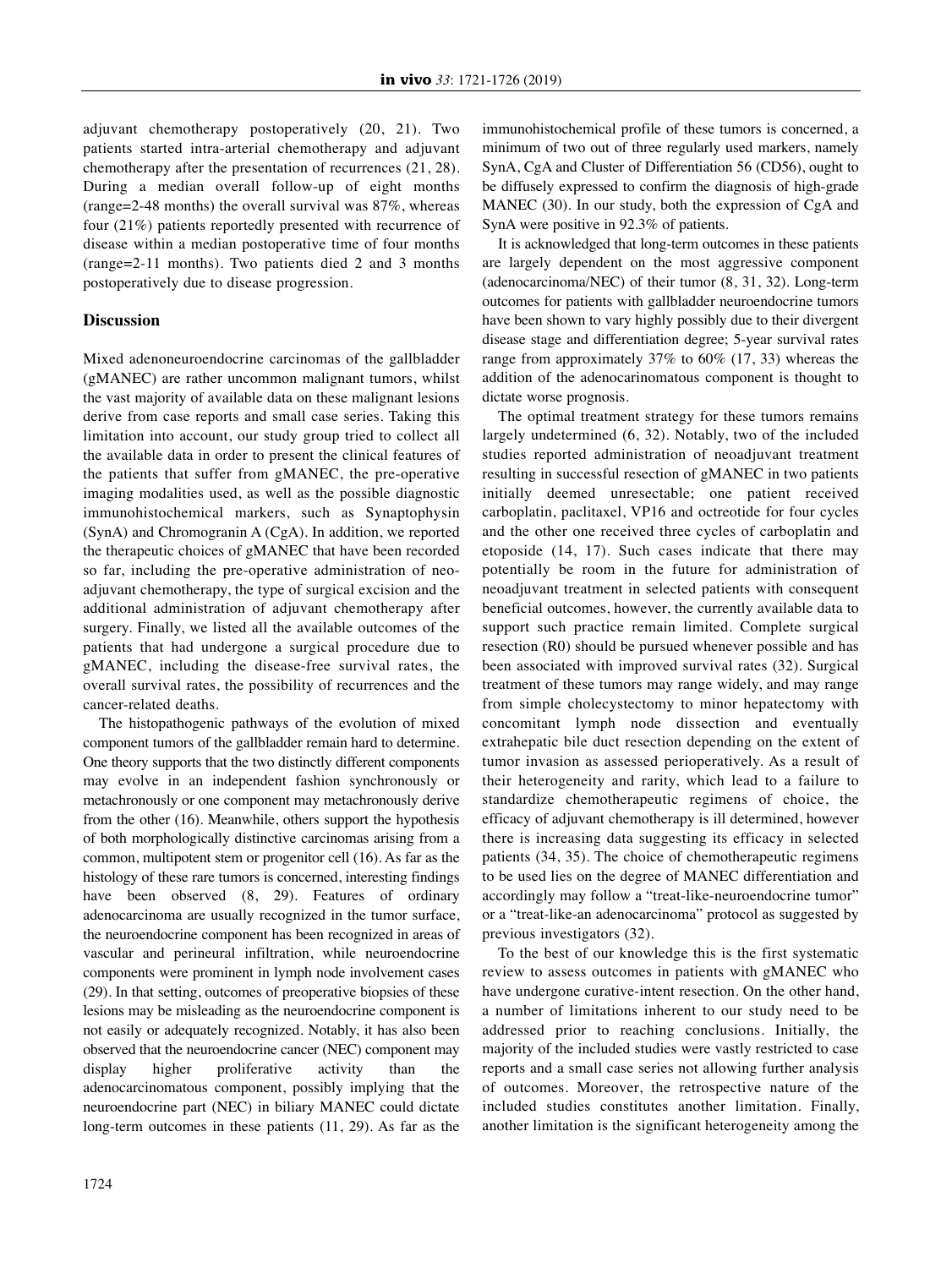included studies, along with the fact that some critically important parameters, such as tumor differentiation, were not adequately presented.

# **Conclusion**

The rarity of gMANEC remains the most significant obstacle in order to reach the most efficient standard practice. Nevertheless, the atypical clinical presentation of patients with symptoms or signs resembling cholecystitis should raise the suspicion of a malignant condition. Unfortunately, gMANEC is a histopathologic diagnosis, thus most of the times it is demonstrated post-operatively and confirmed by the expression of SynA and CgA. In cases where preoperative diagnosis is feasible, for example with the utilization of EUS, neo-adjuvant chemotherapy seems to be beneficial for some patients. Complete surgical resection is the mainstay of therapeutic management. Additionally, the stage of the disease and the histopathological mapping of the lesion could affect decision-making for adjuvant chemotherapy, but ultimately these two elements seem to define the prognostic course of each patient. Consequently, in order to evaluate the optimal diagnostic and therapeutic strategies for gMANEC, the enlargement of the available literature and the design of further trials are required.

# **Conflicts of Interest**

The Authors declare no conflicts of interest regarding this study.

### **Authors' Contributions**

Conceptualization: NM; Literature search and analysis: AP, MF; Data extraction: AP, MF, VD; Table drafting: AP, MF, VD; Manuscript editing: NM, DM, DIT, DT, DS Critical revision ofthe manuscript for important intellectual content: NM, DS; All Authors have read and approved the final version of this manuscript.

#### **References**

- 1 Kanthan R, Senger JL, Ahmed S and Kanthan SC: Gallbladder cancer in the 21st century. J Oncol *2015*: 967472, 2015. PMID: 26421012. DOI: 10.1155/2015/967472
- 2 Fujii Y, Tsuruga Y, Sakamoto S, Shomura H and Kazui K: Primary mixed neuroendocrine nonneuroendocrine neoplasm of the gallbladder associated with pancreaticobiliary maljunction without bile duct dilation. Am Surg *85*: e74-e6, 2019. PMID: 30819309.
- 3 da Costa AC, Santa-Cruz F, Sena BF, Lopes A, Leite N, da Paz AR, Ferraz AAB and Figueiredo JL: Dedifferentiated liposarcoma of the gallbladder: first reported case. World J Surg Oncol *16*: 221, 2018. PMID: 30419915. DOI: 10.1186/s12957-018-1520-5
- 4 Rivero-Soto RJ, Hossein-Zadeh Z, Coleman J and Ahuja V: A mucinous cystic neoplasm originating from the gallbladder: a case report and literature review. Perm J 23, 2019. PMID: 30939279. DOI: 10.7812/TPP/18-077
- 5 Iype S, Mirza TA, Propper DJ, Bhattacharya S, Feakins RM and Kocher HM: Neuroendocrine tumours of the gallbladder: three cases and a review of the literature. Postgrad Med J *85*: 213-218, 2009. PMID: 19417172. DOI: 10.1136/pgmj.2008.070649
- 6 La Rosa S, Marando A, Sessa F and Capella C: Mixed adenoneuroendocrine carcinomas (MANECs) of the gastrointestinal tract: An update. Cancers (Basel) *4*: 11-30, 2012. PMID: 24213223. DOI: 10.3390/cancers4010011
- 7 Bosman F, Carneiro F, Hruban R and Theise N: WHO Classification of Tumors of the Digestive Tract. 4th Edition. World Health Organization, Geneva. 2010.
- 8 Paspala A, Machairas N, Prodromidou A, Spartalis E, Ioannidis A, Kostakis ID, Papaconstantinou D and Nikiteas N: Management of MANEC of the colon and rectum: A comprehensive review of the literature. Mol Clin Oncol *9*: 219-222, 2018. PMID: 30101026. DOI: 10.3892/mco.2018.1649
- 9 Brathwaite S, Yearsley MM, Bekaii-Saab T, Wei L, Schmidt CR, Dillhoff ME, Frankel WL, Hays JL, Wu C and Abdel-Misih S: Appendiceal mixed adeno-neuroendocrine carcinoma: A population-based study of the Surveillance, Epidemiology, and End Results Registry. Front Oncol *6*: 148, 2016. PMID: 27379210. DOI: 10.3389/fonc.2016.00148
- 10 Chen H, Shu M, Chen S, Xue L and Lin Y: Clinicopathological features and lymph node metastatic patterns of gastric mixed adenoneuroendocrine carcinoma. Histol Histopathol *34*: 373-379, 2019. PMID: 30238962. DOI: 10.14670/HH-18-045
- 11 Duzkoylu Y, Aras O, Bostanci EB, Keklik Temucin T and Ulas M: Mixed adeno-neuroendocrine carcinoma; case series of ten patients with review of the literature. Balkan Med J *35*: 263- 267, 2018. PMID: 29551754. DOI: 10.4274/balkanmedj. 2017.1471
- 12 Acosta AM and Wiley EL: Primary biliary mixed adenoneuroendocrine carcinoma (MANEC): A Short Review. Arch Pathol Lab Med *140*: 1157-1162, 2016. PMID: 27684986. DOI: 10.5858/arpa.2015-0102-RS
- 13 Mori H, Hanada K, Minami T, Yano S, Fukuhara M, Maruyama H, Shimizu A, Hirano N, Hino F, Amano H and Yonehara S: A case of mixed adenoneuroendocrine carcinoma of the pancreas mimicking intraductal papillary mucinous carcinoma. Clin J Gastroenterol *11*: 320-326. 2018. PMID: 29442219. DOI: 10.1007/s12328-018-0833-9
- 14 Kanetkar AV, Patkar S, Khobragade KH, Ostwal V, Ramaswamy A and Goel M: Neuroendocrine carcinoma of gallbladder: a step beyond palliative therapy, experience of 25 cases. J Gastrointest Cancer *50*: 298-303, 2019. PMID: 29435905. DOI: 10.1007/ s12029-018-0070-y
- 15 Yannakou N, Rizos S, Parissi-Mathiou P, Smailis D, Charanioti S and Dervenis C: Mixed (composite) glandular-endocrine cell carcinoma of the gallbladder. HPB (Oxford) *3*: 7-9, 2001. PMID: 18333007. DOI: 10.1080/136518201753173782
- 16 Paniz Mondolfi AE, Slova D, Fan W, Attiyeh FF, Afthinos J, Reidy J, Pang Y and Theise ND: Mixed adenoneuroendocrine carcinoma (MANEC) of the gallbladder: a possible stem cell tumor? Pathol Int *61*: 608-614, 2011. PMID: 21951672. DOI: 10.1111/j.1440-1827.2011.02709.x
- 17 Song W, Chen W, Zhang S, Peng J and He Y: Successful treatment of gallbladder mixed adenoneuroendocrine carcinoma with neo-adjuvant chemotherapy. Diagn Pathol *7*: 163, 2012. PMID: 23186166. DOI: 10.1186/1746-1596-7-163